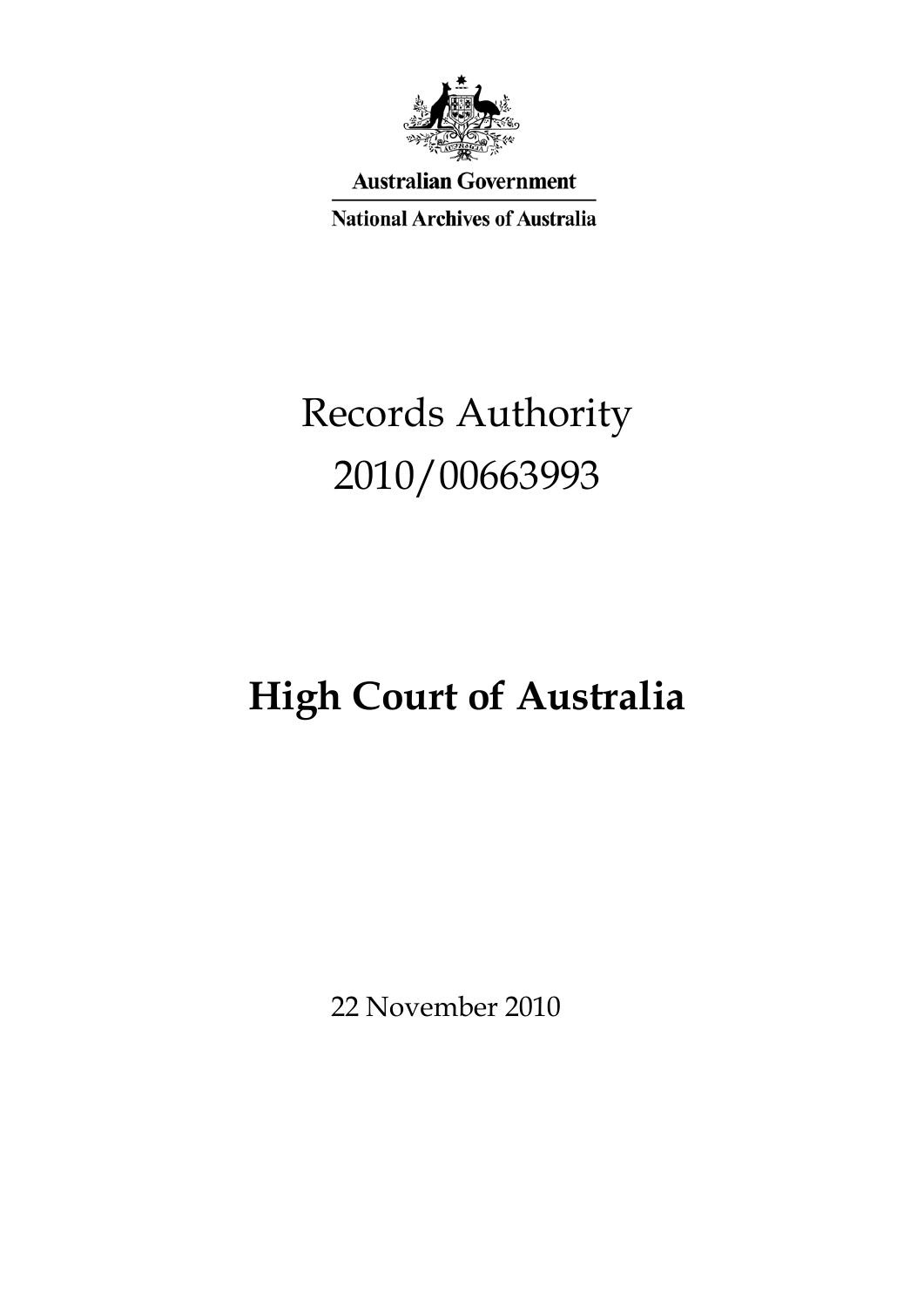## **CONTENTS**

| <b>INTRODUCTION</b>                                     | 3  |
|---------------------------------------------------------|----|
| <b>APPLICATION OF THIS AUTHORITY</b>                    | 3  |
| CONTACT INFORMATION                                     | 4  |
| <b>AUTHORISATION</b>                                    | 5  |
| <b>CLASSES</b>                                          | 6  |
| <b>COURT ADMINISTRATION AND COMMUNICATIONS</b>          | 6  |
| HERITAGE BUILDING, COLLECTION AND CEREMONIAL MANAGEMENT | 8  |
| <b>HIGH COURT CASES</b>                                 | 10 |
| <b>LEGAL KNOWLEDGE REPOSITORY AND SERVICES</b>          | 11 |

© Commonwealth of Australia 2010

 *Act 1968,* no part may be reproduced by any process without prior written This work is copyright. Apart from any use as permitted under the *Copyright*  permission from the National Archives of Australia. Requests and inquiries concerning reproduction and rights should be directed to the Publications Manager, National Archives of Australia, PO Box 7425, Canberra Mail Centre ACT 2610, Australia.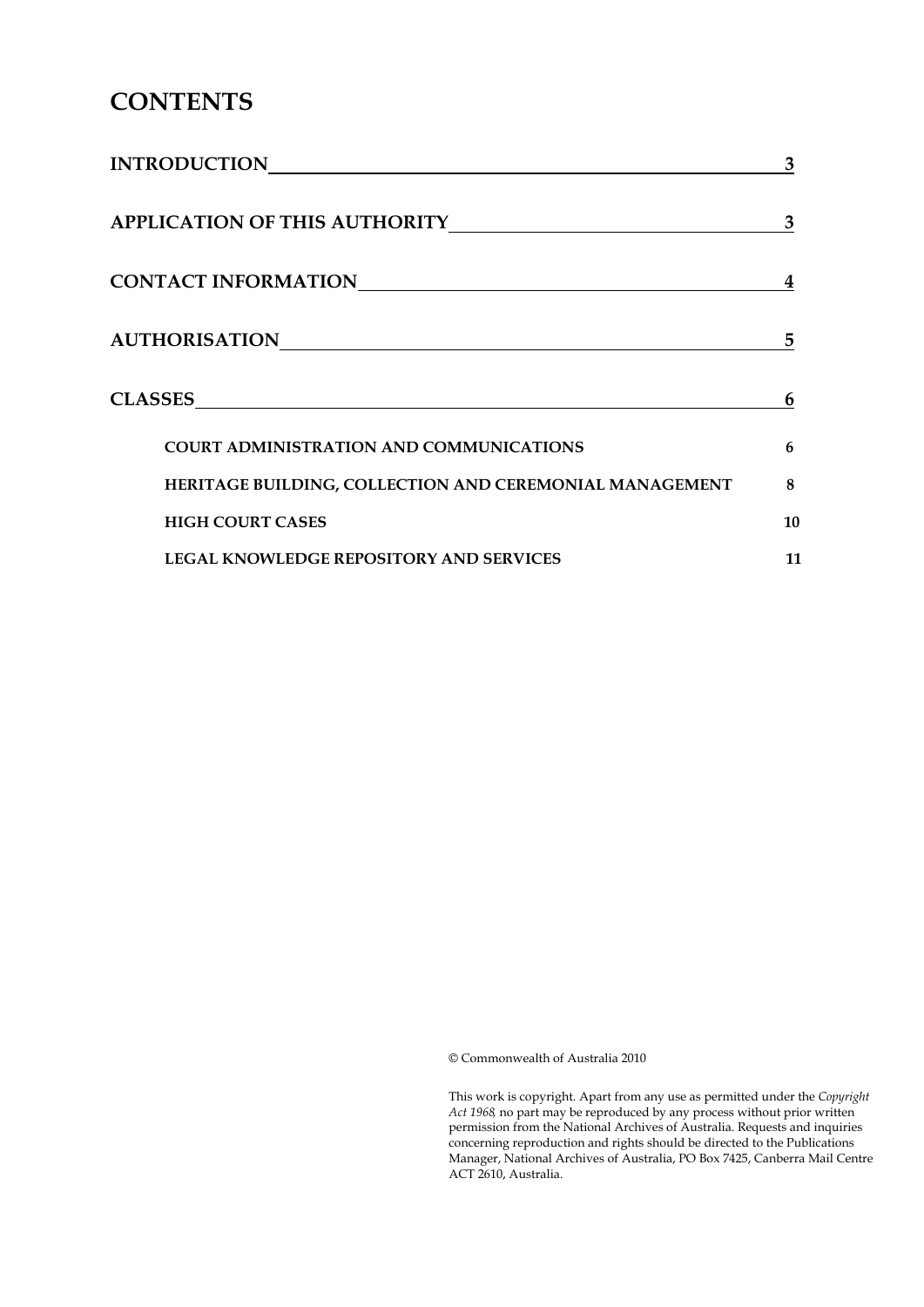#### **INTRODUCTION**

The High Court of Australia and the National Archives of Australia have developed this Records Authority to set out arrangements for keeping or destroying records for the core business areas of Court Administration and Communications, Heritage Building, Collection and Ceremonial Management, High Court Cases, and Legal Knowledge Repository and Services. It represents a significant commitment on behalf of the High Court to understand, create and manage the records of its activities.

This Authority is based on the identification and analysis of the business of the High Court. It takes into account the Court's legal and organisational records management requirements, and the interests of stakeholders, the Court and the National Archives of Australia.

 records are based on: an assessment of business needs; broader organisational accountability The Authority sets out those records that need to be retained as national archives and specifies the minimum length of time that temporary records need to be kept. This Authority gives the High Court of Australia endorsement under the Archives Act 1983 for the destruction of the temporary records described after the minimum retention period has expired. Retention periods for these temporary requirements; and community expectations, and are endorsed by the National Archives of Australia on the basis of information provided by the High Court.

As changes in circumstances may affect future records management requirements, the periodic review of this Authority is recommended. All amendments should be endorsed by the National Archives.

### **APPLICATION OF THIS AUTHORITY**

1. This Authority replaces Records Authority (RA) 1205. The replaced RA should not be used by the High Court of Australia to sentence records after the date of issue of this Authority.

2. This Authority is to be used to sentence records. Sentencing involves the examination of records in order to identify the individual disposal class to which they belong. This process enables sentencers to determine how long records need to be kept. Advice on sentencing is available from the National Archives.

3. This Authority should be used in conjunction with general records authorities such as:

- the Administrative Functions Disposal Authority (AFDA) and/or AFDA Express issued by the National Archives to cover business processes and records common to Australian Government agencies;
- encrypted records; and
- source records that have been copied.

4. The High Court may make use of Normal Administrative Practice (NAP) to destroy certain records without formal endorsement. This usually occurs where records are duplicated, facilitative or for short-term use only. NAP does not replace arrangements agreed to in this Authority but can be used as a tool to assist in identifying records for destruction together with an agency's Record Authority or Authorities, and with AFDA and AFDA Express. The National Archives recommends that the High Court develop and implement a Normal Administrative Practice policy. Advice and guidance on destroying records as a normal administrative practice and on how to develop a High Court NAP policy is available from the National Archives' website at **www.naa.gov.au** 

5. Where the method of recording information changes (for example from a manual system to an electronic system, or when information is migrated from one system to a new system) this authority can still be applied, providing the records document the same core business. The information should be accessible for the period of time prescribed in this Authority. The High Court should maintain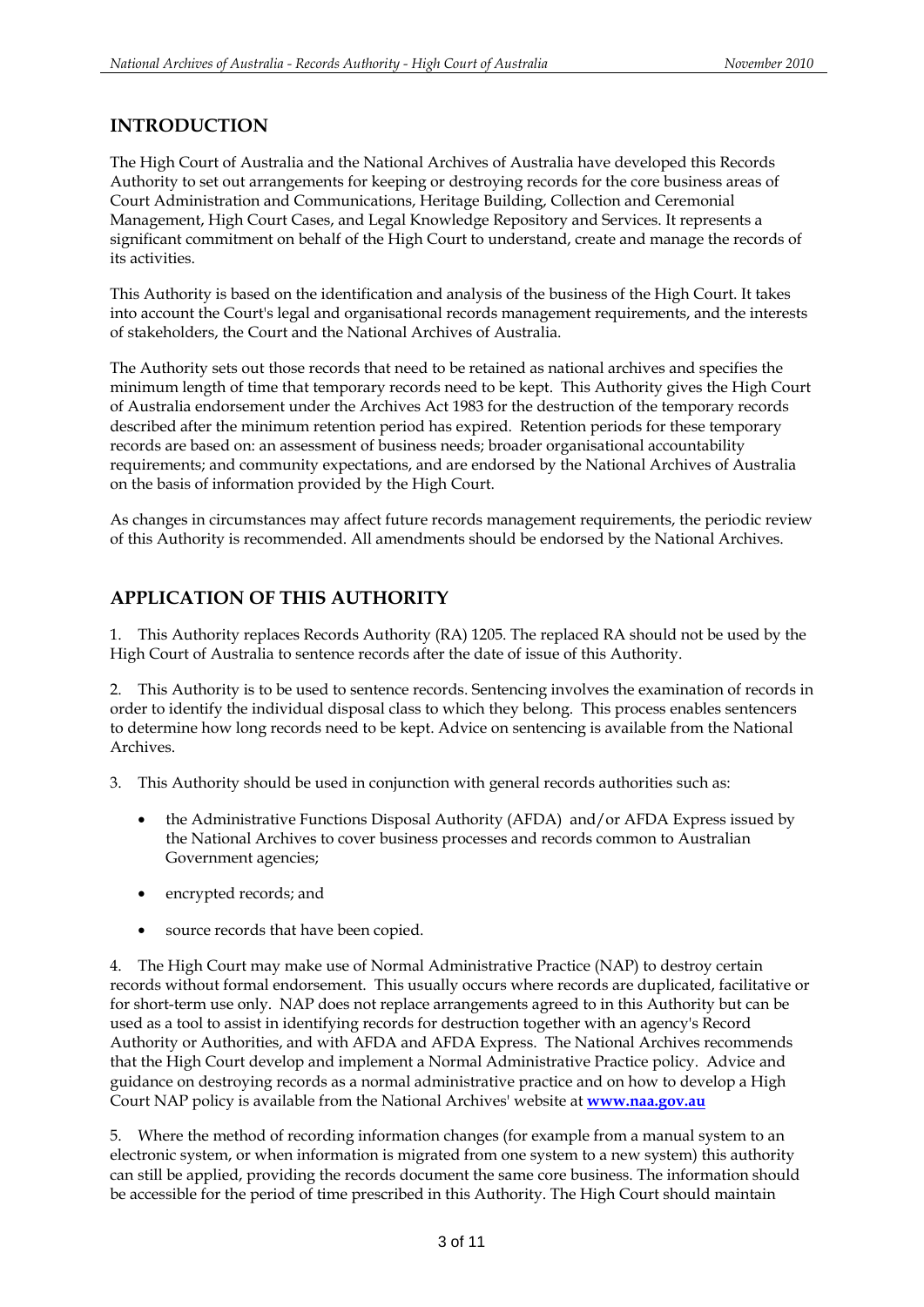continuing access to the information, including digital information, for the periods agreed to in this records authority or until the information is transferred into the custody of the National Archives.

6. In general, retention requirements indicate a minimum period for retention. The High Court may extend minimum retention periods if it considers that there is an administrative need to do so, without further reference to the National Archives. Where the High Court believes that its accountability will be substantially compromised because a retention period or periods are not adequate, it should contact the National Archives for review of the retention period.

7. From time to time the National Archives will place a freeze on some groups of records relating to a particular topic or event which has gained prominence or provokes controversy. While the freeze is in place no records relating to the topic or event may be destroyed. Further information about disposal freezes and whether they affect the application of this Authority is available from the National Archives website at **www.naa.gov.au** 

8. The High Court of Australia is not subject to the records transfer provisions of the *Archives Act 1983*. In the interests of accountable and consistent decision making and preservation of the archival resources of the Commonwealth, records identified as "retain as national archives" in the possession of the Court may be transferred to the custody of the National Archives of Australia, by mutual agreement between the Court and the Archives.

 switchboard on (02) 6212 3600 or email **archives@naa.gov.au**  9. A Judge's own papers may be disposed of as and when their owners or controllers deem appropriate. These records may be of great interest and value because they complement the Court's records and have national importance as archival resources of the Commonwealth. Such records may be transferred to the National Archives of Australia for continuing care and preservation. Judges who wish to discuss the deposit of their papers should contact the Archives, Personal Papers section via the

10. Advice on how to use this Authority is available from the High Court records manager. If there are problems with the application of the Authority that cannot be resolved, please contact the National Archives.

### **CONTACT INFORMATION**

For assistance with this authority or for advice on other records management matters, please contact National Archives' Agency Service Centre.

Queen Victoria Terrace Tel: (02) 6212 3610 Parkes ACT 2600 Fax: (02) 6212 3989 Canberra Mail Centre ACT 2610 Website: **www.naa.gov.au** 

PO Box 7425 Email: **recordkeeping@naa.gov.au**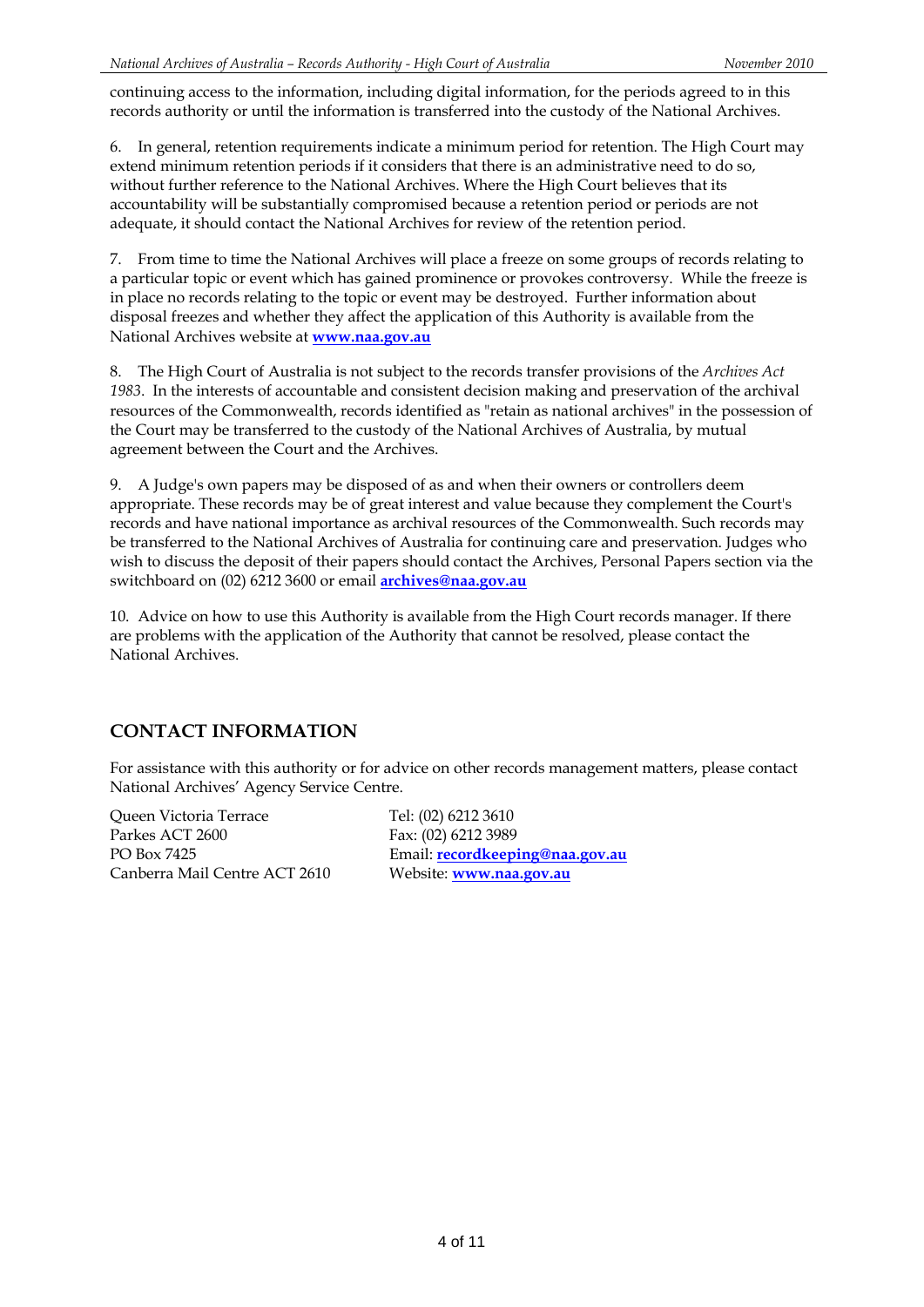#### **ENDORSEMENT**

#### RECORDS AUTHORITY 2010/00663993

**Andrew Phelan** Person to whom notice of Chief Executive & Principal Registrar endorsement is given: High Court of Australia Parkes Place, PARKES, Australian Capital Territory, 2600

| Purpose:     | Endorses arrangements for the disposal of records in accordance with<br>section 24(2)(b) of the Archives Act 1983                                                                                                         |
|--------------|---------------------------------------------------------------------------------------------------------------------------------------------------------------------------------------------------------------------------|
| Application: | All core business records relating to:<br><b>Court Administration and Communications</b><br>Heritage Building, Collection and Ceremonial Management<br><b>High Court Cases</b><br>Legal Knowledge Repository and Services |

This records authority endorses the destruction, retention or transfer to the National Archives of Australia of the records described. The authority will apply only if these actions take place with the consent of the High Court of Australia.

**Endorsing Officer** 

fors Cins

Ross Gibbs Director-General National Archives of Australia

Á.

Date of issue:

22 November 2010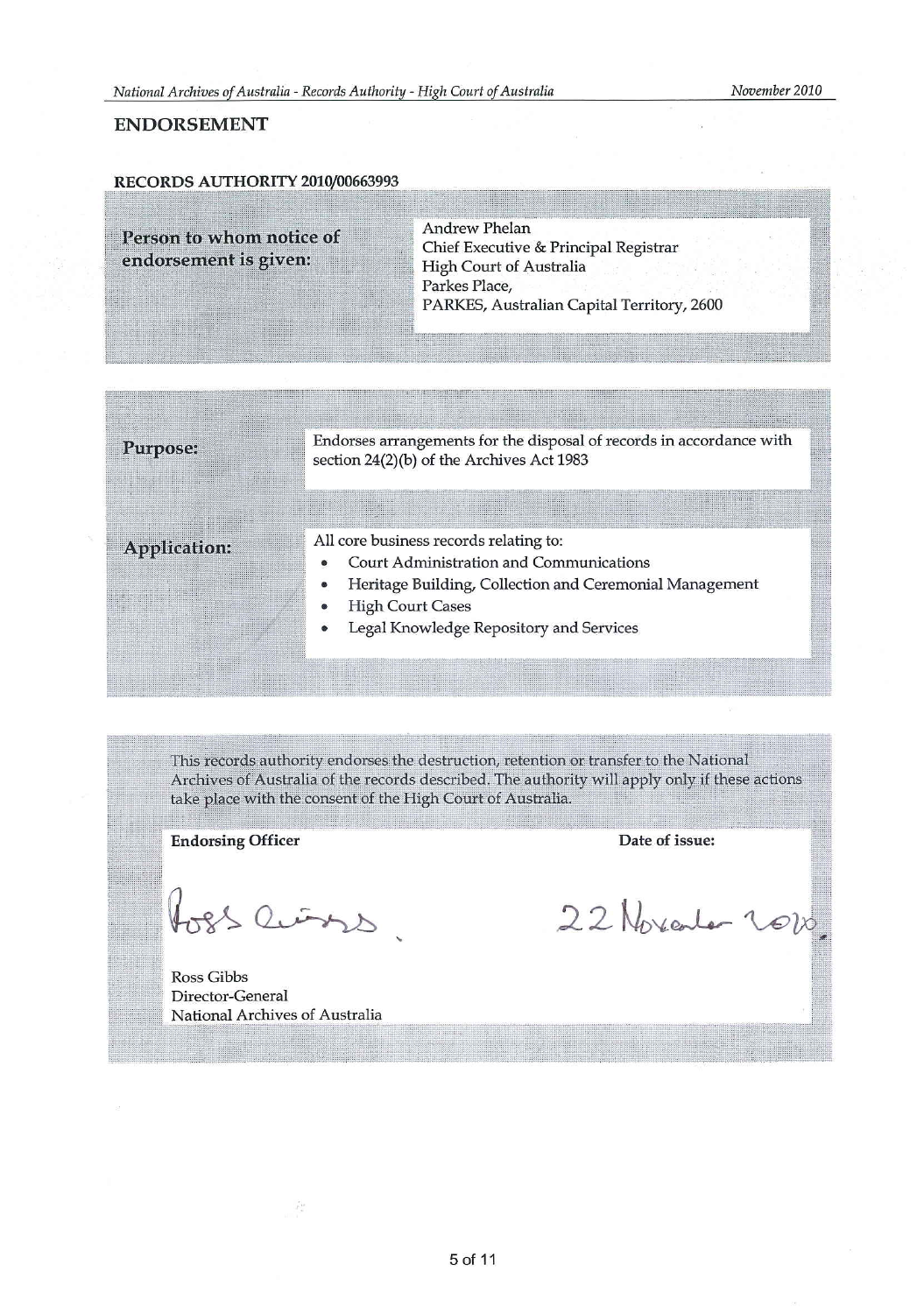**Disposal action** 

## **COURT ADMINISTRATION AND COMMUNICATIONS**

The core business of developing and managing court policies, practices and communications. Includes:

- Justices' meetings and committees for planning, policy and review including the Rules Committee, responsible for the Rules of Court: The Rules of Court implement the provisions of the Judiciary Act and any other Act that confers jurisdiction upon the High Court or relates to the practice and procedure of the Court;
- Management of public information and civic education responsibilities including informing and educating visitors and students about the role of the Court in Australian governance, judiciary and the Constitution;
- Australian jurisdictions; and Management of representational and liaison activities, including but not limited to international and
- Registry and other administrative activities that do not form part of a High Court Case file including litigation searches and requests for information on court services, practice and procedure.

*For the administration of High Court case files including listings (sittings files), case management activities, and registry actions that form part of the High Court case file use HIGH COURT CASES.* 

*For speeches and addresses by Justices of the Court and senior court officials such as the Principal and Senior Registrars, use LEGAL KNOWLEDGE REPOSITORY AND SERVICES.* 

| <b>Class No</b> | <b>Description of records</b> |
|-----------------|-------------------------------|
|-----------------|-------------------------------|

| 21895 | Records documenting:                                                                                                                                                                                                                                                                                                                                   | Retain as                             |
|-------|--------------------------------------------------------------------------------------------------------------------------------------------------------------------------------------------------------------------------------------------------------------------------------------------------------------------------------------------------------|---------------------------------------|
|       | justices' meetings including its sub-committees such as the Rules<br>Committee and the Public Information Committee;                                                                                                                                                                                                                                   | national archives                     |
|       | audits, reports, reviews and other records relating to the core<br>$\bullet$<br>business of Court Administration and Communications that are<br>controversial or lead to changes in policies, practices or<br>procedures (excluding minor adjustments);                                                                                                |                                       |
|       | final versions of civic education and other public information<br>$\bullet$<br>materials;                                                                                                                                                                                                                                                              |                                       |
|       | <b>Rules of Court:</b><br>$\bullet$                                                                                                                                                                                                                                                                                                                    |                                       |
|       | register of practitioners pursuant to Section 55 of the Judiciary Act<br>$\bullet$<br>1903; and                                                                                                                                                                                                                                                        |                                       |
|       | judicial letter books.<br>$\bullet$                                                                                                                                                                                                                                                                                                                    |                                       |
| 21896 | Administration of Registry Offices, including the Principal Registry.<br>Includes: Arrangements for provision of registry services by another<br>court; Correspondence between heads of jurisdiction relating to legal<br>and court business; Development of directives and advice on<br>procedural or legal matters and Legacy Registry letter books. | To be retained in<br>the Court        |
| 21897 | Records documenting risk management including planning,<br>$\bullet$<br>reporting and reviewing; and                                                                                                                                                                                                                                                   | Destroy 10 years<br>after last action |
|       | records documenting security breaches and security reviews.                                                                                                                                                                                                                                                                                            |                                       |
| 21898 | Diaries of Principal and State Registrars.                                                                                                                                                                                                                                                                                                             | Destroy 1 year<br>after last action   |
| 21899 | Records documenting routine administrative tasks that support the<br>core business and Court Administration and Communications activities<br>other than those covered by classes 21895 to 21898, including:                                                                                                                                            | Destroy 7 years<br>after last action  |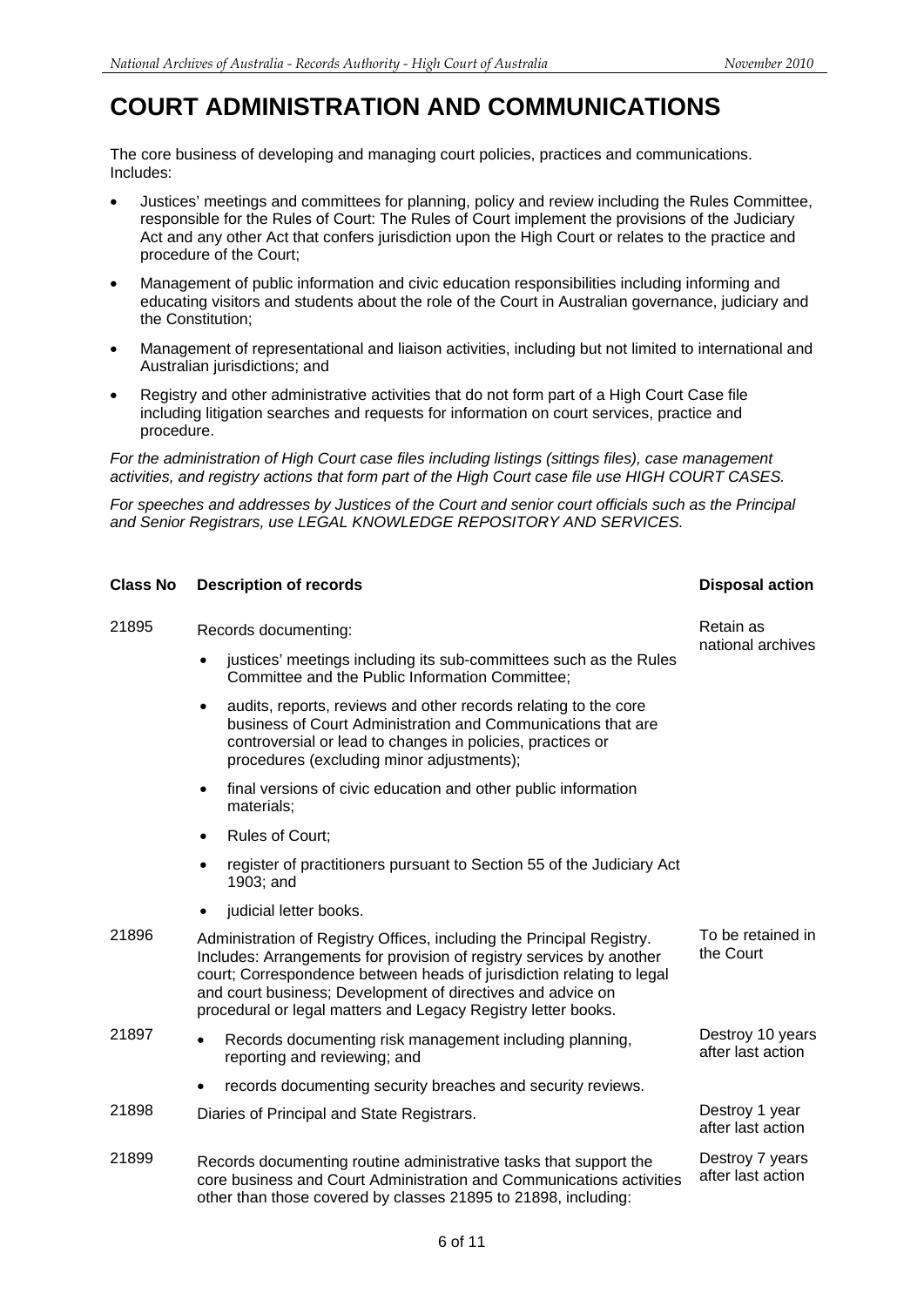## **COURT ADMINISTRATION AND COMMUNICATIONS**

#### **Class No Description of records Disposal action Activities Action Activities Action Activities Action Activities**

- (cont) • records documenting external committees and internal committees that are not covered in class 21895;
	- audits, reports and reviews that are not controversial and do not lead to any changes to policies, practices and procedures and that are not related to risk management or security;

*[For audits, reports and reviews that are controversial or lead to changes use class 21895 and for those related to risk management or security use class 21897]* 

- records documenting general correspondence and enquiries that do not form part of a High Court case file including correspondence received to which no reply is made; litigation searches of both case & practitioners registers; and unsolicited correspondence addressed to Justices of the Court;
- routine administration of Registry Offices, including the Principal Registry. Includes, but not limited to: correspondence between Principal Registry and regional registries; directions to regional registries on procedural matters; draft orders, settled orders, fee books and precedents;
- development of educational and public information materials; and
- declarations of students-at-law and related records, including students attendance books.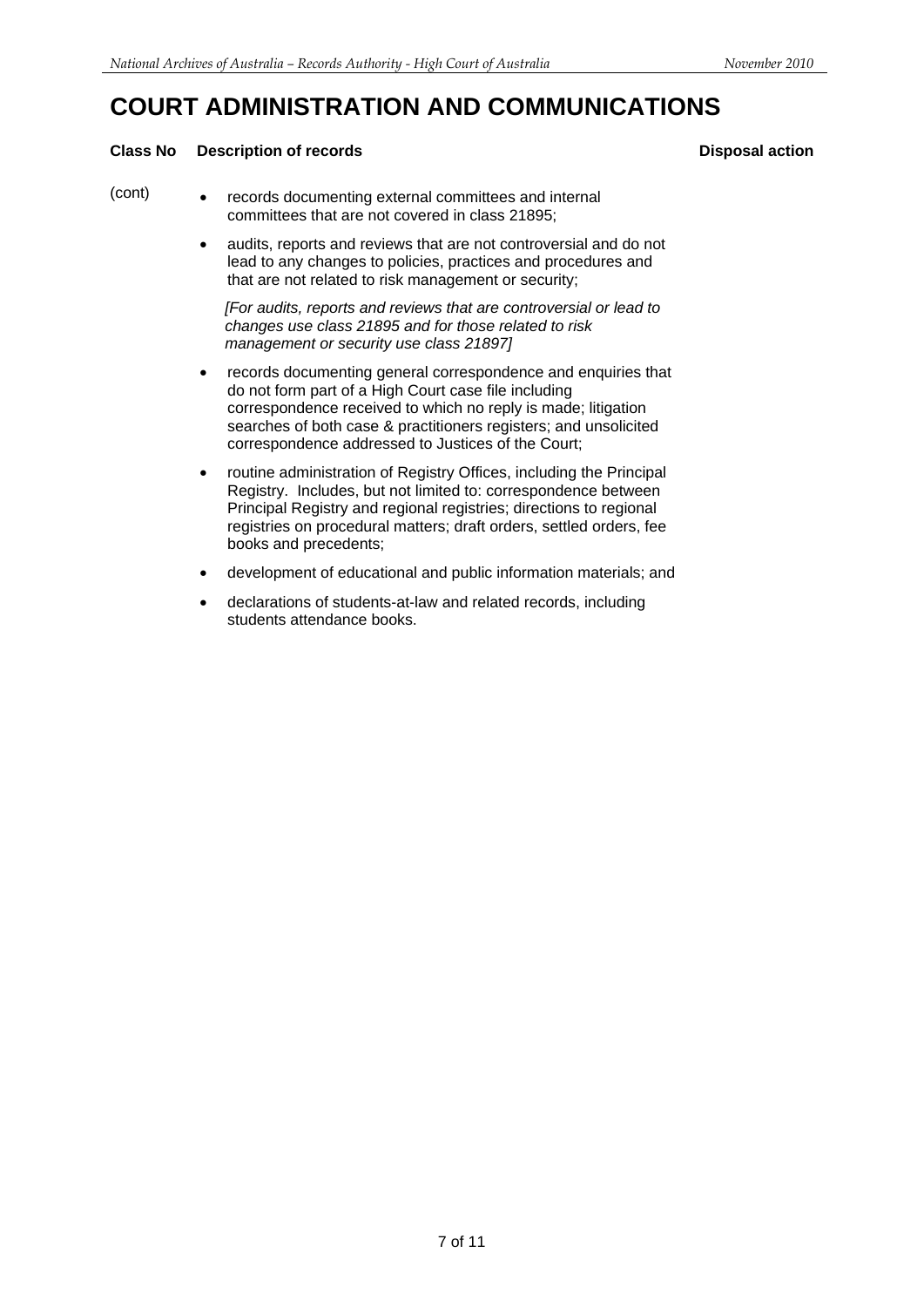## **HERITAGE BUILDING, COLLECTION AND CEREMONIAL MANAGEMENT**

The core business of managing a heritage building, an historic collection and ceremonial occasions that all represent aspects of the significance of the High Court of Australia:

- – National Gallery Precinct; Heritage building management concerns architectural, engineering, maintenance and other projects and programs related to maintaining, preserving, refurbishing, and renovating the High Court of Australia building and grounds and ensuring compliance with heritage values, standards and legislation. The High Court building and grounds comprises the High Court buildings, terraces, courts, paving, gardens and water features within the National Heritage listed High Court
- Collection management concerns the management of the High Court's collection of artefacts and artworks, many of which are unique to the High Court's work and its history; and
- Ceremonial management concerns the management and documentation of the functions and ceremonies that mark important occasions in the life and work of the High Court such as the opening of the High Court, swearing in of new judges and the retirement of Chief Justices.

The core business includes the following tasks:

- planning and design;
- policies and procedures;
- project management;
- heritage building and grounds construction, refurbishment, preservation, maintenance and associated consultations;
- collection acquisition, preservation, disposal and security of the collection;
- visits and ceremony arrangements and documentation; and
- audits, reports, evaluations and reviews.

*For the development and final versions of educational and public information materials use COURT ADMINISTRATION AND COMMUNICATIONS.* 

*For records documenting security breaches and security reviews use COURT ADMINISTRATION AND COMMUNICATIONS.* 

#### **Class No Description of records Class Action Action Action Action Action Action Action Action Action Action Action**

21903 Records documenting: Entertainment of the Retain as Retain as Retain as Retain as Retain as Retain as Retain as Retain as Records documenting:  $R = R \cdot R \cdot R$  Retain as Records documenting:

- the construction of the High Court of Australia building and grounds. Includes, but not limited to: Records of consultations; specifications; building plans; and project management records;
- the activities (other than routine conservation, maintenance and security) involved in the refurbishment, preservation, protection, restoration and enhancement of the High Court of Australia building and grounds. Includes, but not limited to: final version of plans to support the management of the HCA building (including Heritage Management Plan); notification of intent and assessment of obligations regarding any refurbishment; Records of consultations; specifications; building plans; policies and procedures; project management records; reports, reviews and audits;
- the activities (other than routine conservation, maintenance and security) involved in the acquisition, content, presentation, preservation and security of items in the collection that are directly related to the High Court (such as official and other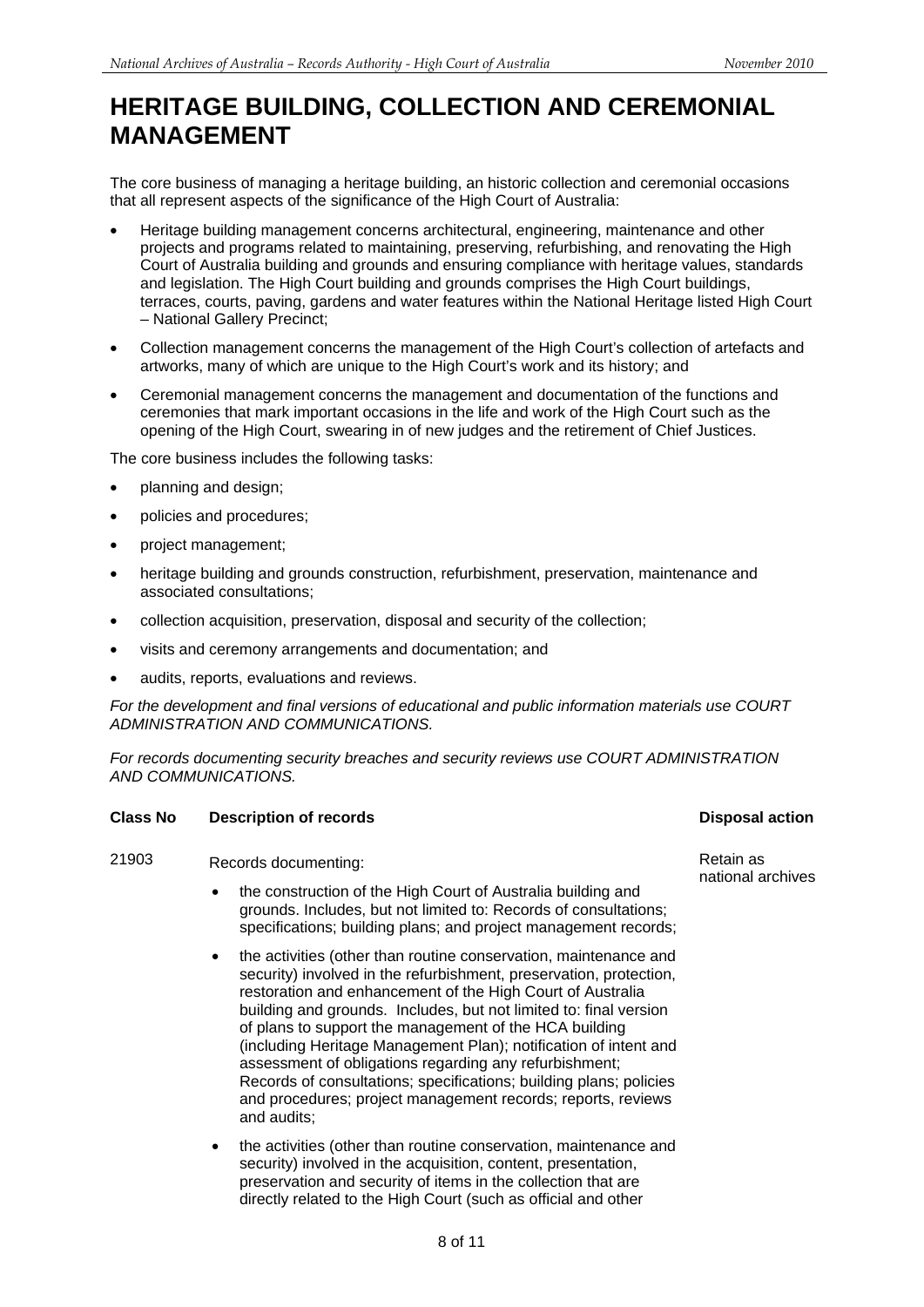## **HERITAGE BUILDING, COLLECTION AND CEREMONIAL MANAGEMENT**

| <b>Class No</b> | <b>Description of records</b>                                                                                                                                                                                                                                                                                                                                           | <b>Disposal action</b>                |
|-----------------|-------------------------------------------------------------------------------------------------------------------------------------------------------------------------------------------------------------------------------------------------------------------------------------------------------------------------------------------------------------------------|---------------------------------------|
| (cont)          | Justice portraits or the first High Court sitting) and other items<br>that are of major artistic, historic or monetary value;                                                                                                                                                                                                                                           |                                       |
|                 | ceremonies and occasions that are of great significance to the<br>٠<br>Court such as the opening of the High Court building and the<br>High Court centenary;                                                                                                                                                                                                            |                                       |
|                 | photographic, audio-visual and artistic records relating to<br>$\bullet$<br>ceremonies and events of historical significance to the Court.<br>Includes, but not limited to: Official opening of the High Court of<br>Australia building; swearing in and retirement ceremonies for<br>Chief Justices and Justices of the Court; official portraits of the<br>Court; and |                                       |
|                 | visits to High Court by heads of national jurisdictions and heads<br>$\bullet$<br>of international organisations including supporting<br>documentation such as invitations, itineraries, programs and<br>menus.                                                                                                                                                         |                                       |
| 21904           | Records of visits by dignitaries and overseas delegations to the<br>٠<br>Court other than heads of national jurisdictions or heads of<br>international organisations, including ceremonial visits by<br>diplomatic staff to the Chief Justice. Excludes supporting<br>documentation such as itineraries, programs and invitations;<br>and                               | To be retained in<br>the Court        |
|                 | records documenting the activities (other than routine<br>٠<br>conservation, maintenance and security) involved in the<br>acquisition, content, presentation, preservation and security of<br>items in the collection other than those covered in class 21903.                                                                                                          |                                       |
| 21905           | Routine conservation of the High Court of Australia building.                                                                                                                                                                                                                                                                                                           | Destroy 50 years<br>after last action |
| 21906           | Records documenting routine administrative tasks supporting the<br>core business; and records covering Heritage Building Management<br>activities other than those covered in classes 21903 to 21905.<br>Includes:                                                                                                                                                      | Destroy 7 years<br>after last action  |
|                 | minor and routine security and maintenance such as security<br>checks, minor repairs to windows, plumbing and routine<br>servicing of air conditioners; and                                                                                                                                                                                                             |                                       |
|                 | supporting documentation of visits to the High Court of Australia<br>٠<br>made by dignitaries and overseas delegations other than heads<br>of national jurisdictions and heads of international organisations.<br>Includes, but not limited to: invitations; itineraries and programs;<br>menus of any formal or ceremonial meals held at the Court.                    |                                       |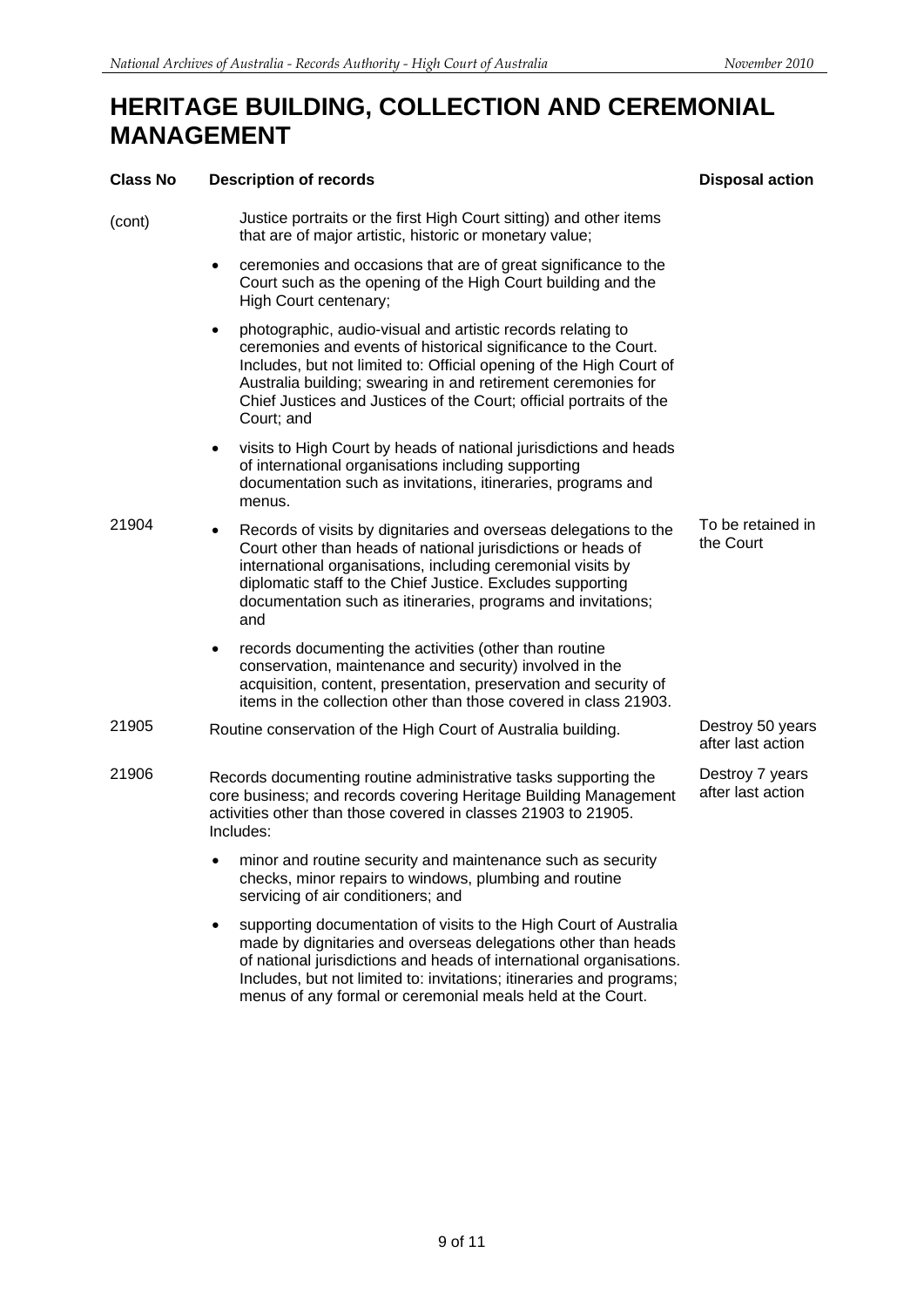## **HIGH COURT CASES**

The core business of managing the Court's constitutionally established responsibility of exercising the judicial power of the Commonwealth by hearing and deciding cases. The Court's jurisdiction includes hearing and deciding appeals as the final appellate court in Australia, and cases brought within the Court's original jurisdiction as defined by the Constitution. Court case files include application and filing activities, making and sealing of orders and judgments, transcripts of hearings, reasons for judgment of the Court and correspondence between the parties or legal representatives and the Court. Administrative files relating to court case files include listings (sittings files), and case management activities, including judicial directions regarding the institution of cases.

*For the management of Court policies and practices including the Rules of Court use COURT ADMINISTRATION AND COMMUNICATIONS.* 

*For the management of Registry activities that do not form part of the High Court case file, use COURT ADMINISTRATION AND COMMUNICATIONS.* 

*For Practitioners Register use COURT ADMINISTRATION AND COMMUNICATIONS.* 

#### **Class No Description of records Class Action Action Action Action Action Action Action Action Action Action Action Action Action Action Action Action Action Action Action Action Action Action Action Action Action Action A**

- 
- 21900 • Case files, including but not limited to: filed documents; case management activities; fee payment and waiver activities; correspondence between the parties or legal representatives and the court; sealed orders; original signed judgments; reasons for decisions; copy of pamphleted judgments; and transcripts;
	- transcripts prior to 1995;
	- judgments prior to 1995;
	- Audio and Audio-visual recordings of constitutional and other important or noteworthy cases nominated by the Registrar. Criteria of importance for selection includes: interpretation of the Constitution; significant public interest; pivotal in interpretation of legislation; overturns a previous High Court decision;
	- Sittings files, including but not limited to: Senior Registrar's listing notes; proposals; business lists; daily court lists; short particulars (a précis of the facts and issues arising in the case); Arrangements for circuit sittings or video-conference hearings;
	- Case Management System (CMS) database;
	- Manual Registers of Matters for each State;
	- index cards of case names;
	- files regarding applications for leave to issue proceedings;
	- Court Minute Books;
	- records documenting court sittings, including Full Court, chambers and taxation of costs;
	- legacy records documenting administration of Trading with the Enemy Act 1939 matters; and
	- the following legacy registers related to High Court Cases: execution books: exhibit books; fees books; investment book; suitors' fund account books; warrant books.
- 21901 Audio and audio-visual recordings of all other cases not nominated by the Registrar Destroy 1 year after last action

*[For those nominated by the Registrar use class 21900]* 

21902 Records documenting routine administrative tasks supporting the core business; and records covering High Court Cases activities other than those covered in classes 21900 and 21901.

Retain as national archives

Destroy 7 years after last action